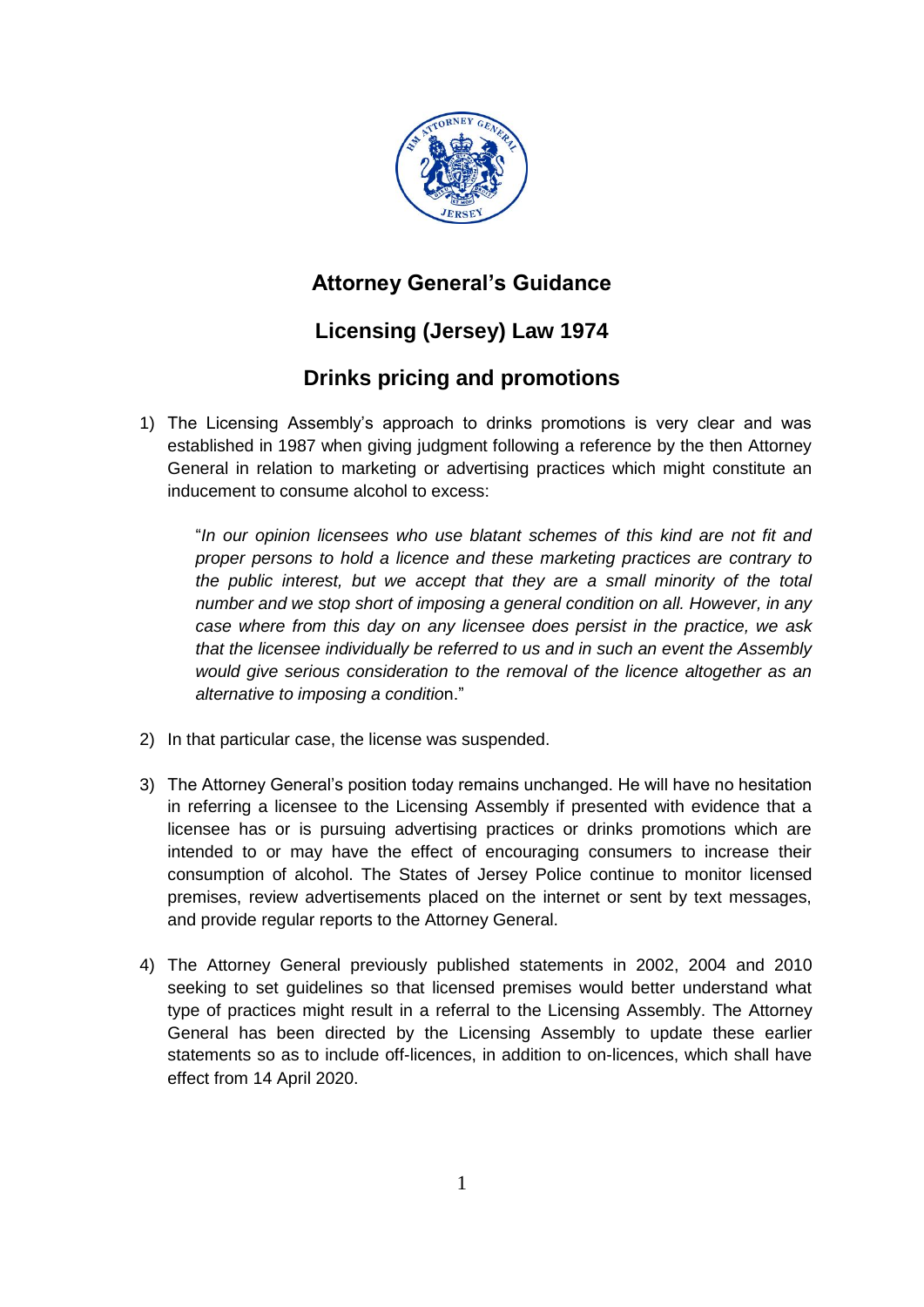#### **On-licences (1st, 2nd, 3rd, 4th, 5th and 7th category licences)**

- 5) The following are practices that are most likely to result in referrals to the Licensing Assembly:
	- a) Any promotion, pricing policy or other act that results in one or more alcoholic drinks being offered for sale at a price below the relevant stated price on the tariff displayed at the licensed premises as required by Law.

The following examples fall into this category:

- i) the stated tariff price for *"X beer"* is £3. It is sold for £2.50;
- ii) if the price of £2.50 for X beer is limited to certain hours of the day or a particular day or days of the week;
- iii) *"All Drinks £x all Night"* and all variants thereon;
- iv) buy one get one free (or at a reduced price);
- v) free or reduced price alcoholic drinks on entry the premises;
- vi) loyalty card schemes or other membership schemes which enable the 'member' to obtain alcohol at discounted prices;
- vii) the use of different tariffs that are specific to certain days or times of the week.

The above is a non-exhaustive list of drinks promotions. The Attorney General will carefully consider the substance and reality of any pricing policy, promotion or other act and determine if it is intended to or may have the effect of encouraging consumers to increase their consumption of alcohol. If the answer is yes, then proper grounds will exist for a referral.

b) If the stated prices on the tariff are significantly below that generally charged in other premises. The starting point is that a difference of 10% or more is likely to be considered 'significant'.

Previously, these guidelines invited comparisons between premises holding the same type of licenses.

From now on, the Licensing Unit will focus be on the realities of the business and comparisons will be fairly drawn with other premises that substantially operate on a similar or reasonably similar basis. The category of license will be a factor in that analysis but is no longer decisive.